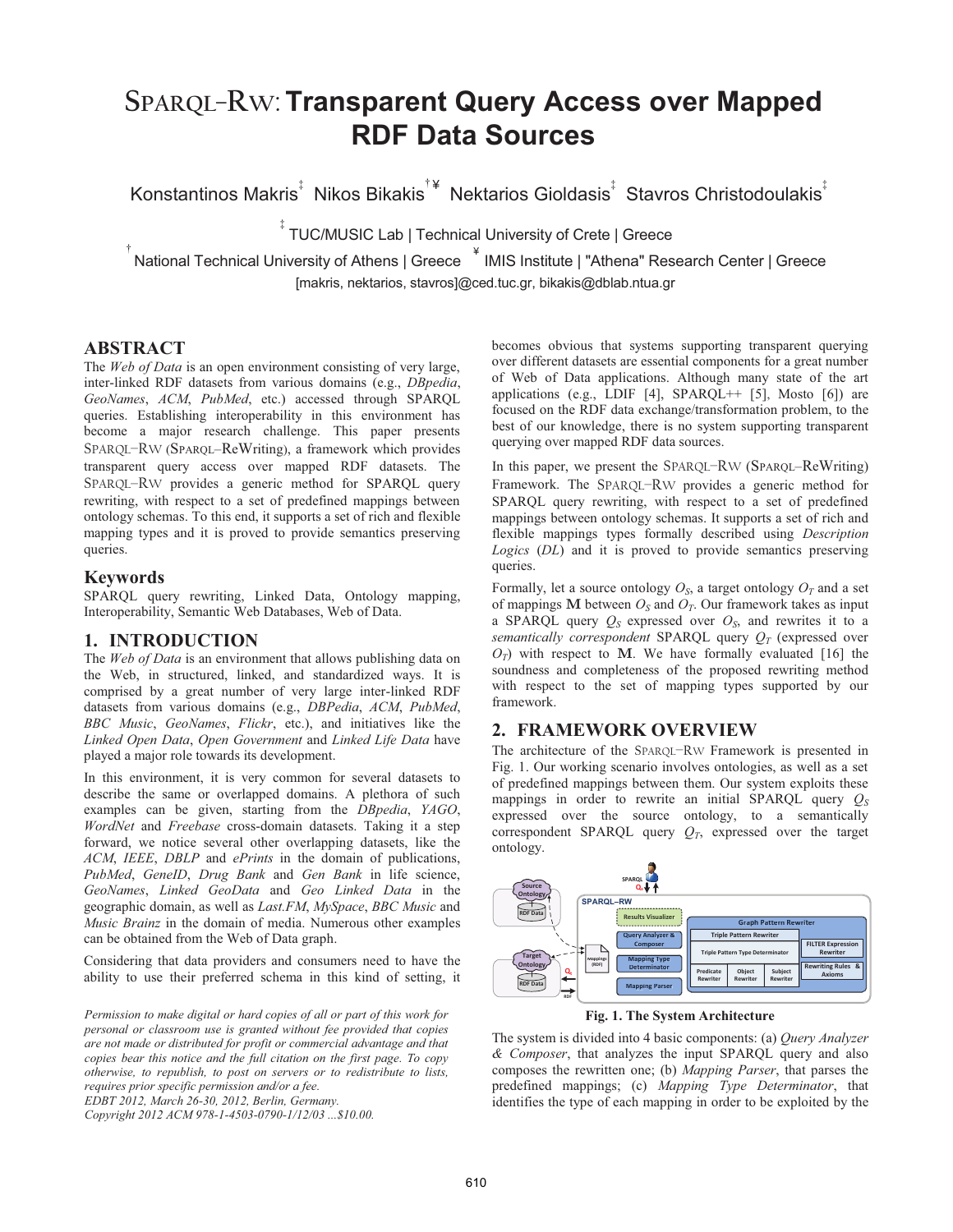rewriting process; (d) *Graph Pattern Rewriter*, that rewrites the *Graph Pattern* of the input SPARQL query based on the specified mappings**.** Finally, for demonstration purposes, we have also integrated a *Results Visualizer* component which is responsible for the results presentation.

# **2.1 Mapping Model**

In this section, we outline the mapping model adopted by the SPARQL-RW Framework in the context of SPARQL query rewriting.

Our attempt is to identify and support the set of mapping types which can be exploited by the SPARQL query rewriting process. This task is highly dependent to the SPARQL expressiveness. For instance, a mapping containing aggregates would be meaningless, since aggregates cannot be represented in the current SPARQL.

The proposed mapping model supports a highly expressive set of mapping types. To this end, it provides a grammar in order to describe these mapping types, as well as a formal definition of their semantics expressed in DL. Below we outline a fragment of the SPARQL–RW mapping capabilities.

In order to define the supported mapping types we introduce the following four basic notions: (a) the *Class Expression*; (b) the *Object Property Expression*; (c) the *Datatype Property Expression*; and (d) the *individual*. The above notions form the basis of our mapping model and result to *n:m* cardinality mappings, using either *equivalence* ( $\equiv$ ) or *subsumption* ( $\sqsubseteq$ ,  $\sqsupseteq$ ) relationships.

Regarding ontology classes, a *Class Expression* from the source ontology can be mapped to a Class Expression from the target ontology. As Class Expression we denote any complex expression between classes, using *union*  $(L)$  and *intersection*  $(\Pi)$  operations. A Class Expression can be restricted to the values of one or more *Property Expressions* (i.e., complex expression between object/datatype properties) using binary and unary predicates. Moreover, it is possible for a Class Expression to be restricted on a set of individuals having object/datatype property values with a specific relationship between them.

Regarding ontology object properties, an *Object Property Expression* from the source ontology can be mapped to an Object Property Expression from the target ontology. As Object Property Expression we denote any complex expression between object properties using *union* ( $\Box$ ), *intersection* ( $\Box$ ), *composition* ( $\circ$ ) and *inverse* (-) operations. Any Object Property Expression can be restricted on its domain/range values using a Class Expression to define the applied restrictions.

Similarly, a *Datatype Property Expression* from the source ontology can be mapped to a Datatype Property Expression from the target ontology. As Datatype Property Expression we denote any complex expression between datatype properties using *union* ( $\Box$ ) and *intersection* ( $\Box$ ) operations, as well as *composition* ( $\circ$ ) operations between object/datatype properties. Although Datatype Property Expressions can be restricted on their domain values with the same way as Object Property Expressions, their ranges can be restricted on data values only, using various unary predicates.

Finally, an individual from the source ontology can be mapped to an individual from the target ontology.

As noted before, we have formally described the semantics of the aforementioned mapping types using DL [16]. Since our query rewriting method is based on these mapping types, we provide no limitation on the language used for the mapping representation. As a result, any mapping language that supports the above mapping types (or a fragment of them) can be used. Additionally, we do not provide any limitation regarding the mapping discovery task, which can be performed either manually or automatically.



**target schema** "Bookstore Y" **(Right Side)** 

# *2.1.1 Mapping Examples*

In most real-world situations, an ontology schema is mapped to more than one ontology schemas. However, for the sake of simplicity but without loss of generality, in this section we consider two small ontology schemas, in order to present a set of mapping cases and thus, outline a fragment of the SPARQL-RW mapping capabilities.

Let the two hypothetically autonomous partners, Store X and Bookstore Y. Store X is a store providing information for its selling products (e.g., books, CDs, etc.) and Bookstore Y is a bookstore providing information for its book collections. In our example, Store X is considered to be the source ontology  $O<sub>S</sub>$ , while Bookstore Y the target ontology  $O_T$ . Fig. 2 illustrates the structure of the two aforementioned ontology schemas.

Generally, several mappings of different types can be considered between Store X and Bookstore Y. Starting from class mappings, we say that the class Popular can be mapped to the intersection of the class BestSeller with the class Mathematics  $(\mu_1)$ . This mapping emerges from the fact that the class Popular seems to describe Mathematics individuals which are also of type BestSeller.

#### $\mu_1$ : src : Popular  $\equiv$  trg : BestSeller  $\sqcap$  trg : Mathematics

Similarly, the class Pocket can be mapped to the class Textbook restricted on its size property values  $(\mu_2)$ , since the class Pocket seems to describe Textbook individuals having a specific value for the property size (e.g., less than or equal to 14 cm).

#### µ2: src : Pocket ≡ trg : Textbook ∏ ∃trg : size. $\leq_{14}$

Apart from class mappings, mappings between object/datatype properties can be also identified. For instance, the property name seems to subsume the property title  $(\mu_3)$ , while the object property publisher can be mapped to the inverse of the object property publishes  $(\mu_4)$ , since the binary relations described by the property publisher correspond with the inverse binary relations described by the property publishes.

μ<sub>3</sub>: src : name ⊒ trg : title

```
\mu_4: src : publisher \equiv trg : publishes -
```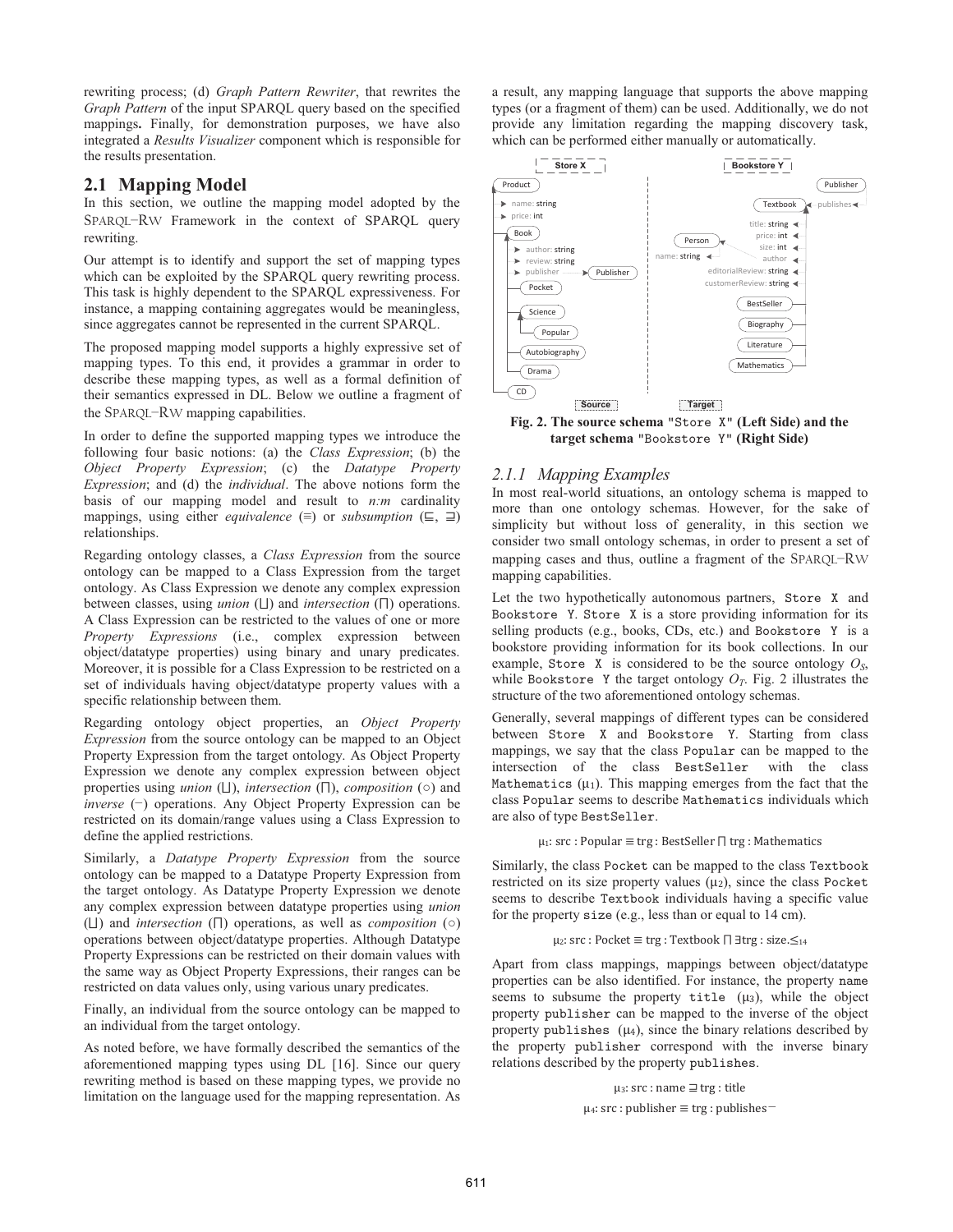

**Fig. 3. SPARQL Graph Pattern Rewriting Process Example** 

Apart from these trivial property mappings, more complex ones can be also identified. For instance, the datatype property review can be mapped to the union of the datatype properties editorialReview and customerReview  $(\mu_5)$ , since the binary relations described by the property review correspond with the binary relations described by the properties editorialReview and customerReview.

 $\mu$ <sub>5</sub>: src : review  $\equiv$  trg : editorial Review  $\sqcup$  trg : customer Review

Similarly, the datatype property author from the source ontology can be mapped to the composition of the object property author with the datatype property name from the target ontology  $(\mu_6)$ . This mapping emerges from the fact that the binary relations described by the datatype property author from the source ontology correspond with the binary relations provided by connecting the Textbook individuals to the name property values of the class Person.

 $\mu_6$ : src : author  $\equiv$  trg : author  $\circ$  trg : name

#### **2.2 Query Rewriting**

The SPARQL query rewriting process lies in the query's graph pattern rewriting and is performed by the *Graph Pattern Rewriter* component. The rewritten query is produced by replacing the initial query's graph pattern with the rewritten graph pattern. Any variables appearing in the initial query's graph pattern appear also in the rewritten graph pattern. The rewriting process is independent of the query type (i.e., Select, Ask, etc.), the SPARQL solution sequence modifiers (i.e., Order By, Distinct, etc.) and the SPARQL algebra operators (i.e., Union, Optional, etc.).

A SPARQL graph pattern consists of triple patterns, filters and SPARQL operators. Triple patterns may refer either to *data* (e.g. relationships between instances) or *schema* (e.g., relationships between classes and/or properties) information (i.e., *Data Triple Patterns* and *Schema Triple Patterns*) [16]. The *Triple Pattern Type Determinator* sub-component, identifies the type of each triple pattern. Based on this type, the *Triple Pattern Rewriter* subcomponent rewrites triple patterns using a three-step procedure by exploiting mappings for each triple pattern's part (i.e., subject, predicate, object). The rewriting is performed by the *Subject*, *Predicate* and *Object Rewriter* sub-components by applying a set of rewriting rules [16] according to the type of the mapping which is exploited each time (*Rewriting Rules & Axioms* subcomponent). The rewriting rules applied to Data Triple Patterns arise directly from the DL semantics defined for every different mapping type, while the rewriting rules applied to Schema Triple Patterns, are based on a set of common inference axioms. Filter expressions that may occur in the input query are rewritten by the *FILTER Expression Rewriter* component, using trivial expressionbased rules. The rewriting rules have been formally presented in [16].

In Fig. 3, we outline a simple SPARQL graph pattern rewriting example, where the graph pattern of an initial query  $Q<sub>S</sub>$  posed over the Store X ontology is rewritten to a semantically equivalent graph pattern, in order for the rewritten query  $Q_T$  to be expressed over the Bookstore Y ontology (Fig. 2). The rewriting process exploits the mappings (i.e.,  $\mu_1, \mu_2$ , etc.) specified in Section 2.1.1.

#### *2.2.1 Semantics Preservation*

In this section, we outline the process that we followed in order to formally evaluate the soundness and completeness of the proposed query rewriting method. Since we are working in the context of different mapped datasets; the resulted query is heavily relied to the mappings which have been exploited by the rewriting method. As a result, any statement related to the soundness and completeness of our method should also consider the mapping semantics. In the rest of this section, we formally define the term "semantics preserving", and we outline the process that we followed in order to formally evaluate our method.

Let  $[[\cdot]]_D$  be a graph pattern evaluation function which takes a graph pattern expression and an RDF dataset *D* and returns a set of graph pattern solutions, as defined in [14].

Moreover, let  $D<sub>S</sub>$  and  $D<sub>T</sub>$  be the RDF datasets of a source and a target ontology, respectively. Similarly, let  $D_U$  be the RDF dataset which is produced by *merging* [15] the  $D<sub>S</sub>$  and  $D<sub>T</sub>$  datasets using a set of mappings **M**.

**Definition 1. (Semantics Preserving Rewriting).** Let *tp* be a triple pattern and *rp* the graph pattern resulted from one step rewriting of *tp* with respect to a mapping  $\mu \in M$ . The rewriting step performed for  $tp$ , with respect to the mapping  $\mu$ , is *semantics preserving* iff the evaluation of *tp* and the evaluation of *rp* over  $D_U$ , preserve the semantics of mapping  $\mu$ .

In other words, let **V** be the common variable set between *tp* and *rp*. The relationship **R** (i.e.,  $\equiv$ ,  $\sqsubseteq$ ,  $\sqsupseteq$ ) that holds for the mapping used in the rewriting step, should also hold between  $[[tp]]_{D_U}$  and  $[[rp]]_{D_U}$  projected on **V**.

 $\pi_V([\![tp]]_{D_U})$  **R**  $\pi_V([\![rp]]_{D_U})$ , where **R** $\in \{\equiv, \sqsubseteq, \sqsupseteq\}$   $\Box$ 

Following the above definition and using the mapping type semantics that we have defined, along with the SPARQL semantics, we have formally proved [16] that every rewriting step that we perform in order to rewrite an initial SPARQL query, is semantics preserving.